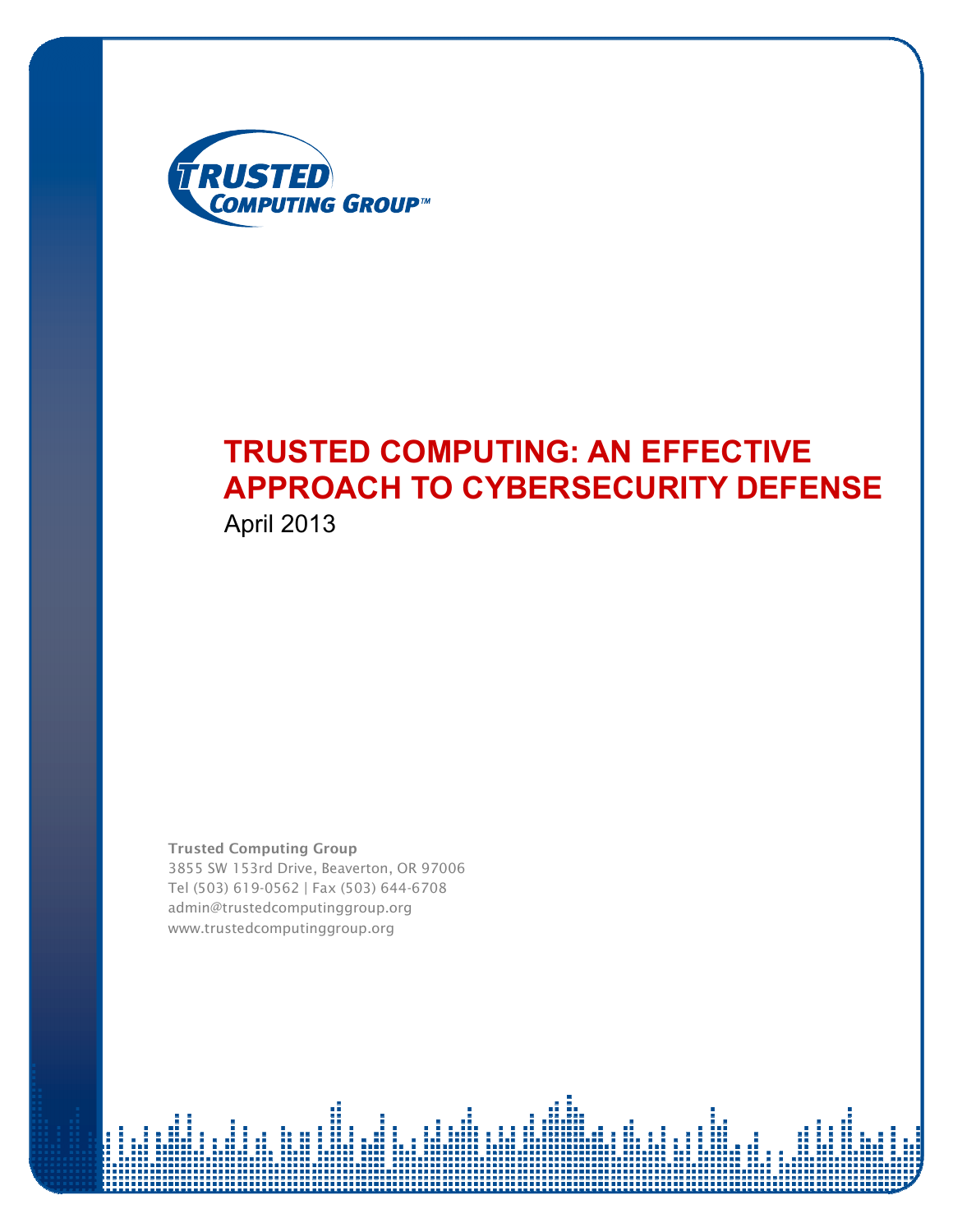# **Executive Summary**

The Trusted Computing Group (TCG) is a non-profit organization that creates open standards related to information security. The standards created by TCG are widely implemented across all sectors to address the formidable threats posed by sophisticated attackers. This document describes the technology and standards developed by TCG, documents related best practices, points out gaps, and recommends next steps. The complete list of recommendations is summarized at the end of the document.

# **Introduction**

 On February 26, 2013, the National Institute of Standards and Technology (NIST) issued a Request for Information (RFI) on Developing a Framework to Improve Critical Infrastructure Cybersecurity<sup>1</sup>. After gathering information on available techniques for defending against cyber attacks and gaps that should be filled, NIST plans to issue a Cybersecurity Framework that can guide organizations in reducing cybersecurity risks for critical infrastructure. The Trusted Computing Group is pleased to respond with this document.

The Trusted Computing Group<sup>2</sup> (TCG) is a not-for-profit organization formed to develop, define and promote open, vendor-neutral, global industry standards, supportive of a hardware-based root of trust, for interoperable trusted computing platforms. TCG has more than 130 members, including for-profit, non-profit, and government organizations from around the world. TCG and its members over the last ten years have developed dozens of standards that have been implemented in thousands of products and adopted by international standards organizations including ISO and IETF. To date, almost two billion endpoints have been secured using TCG standards.

Because the TCG standards support a hardware-based root of trust (HRoT), they are an important design element that helps address important cybersecurity threats to critical infrastructure. HRoT strengthens the defense in a variety of endpoints, servers, networks and other areas, providing protection from sophisticated attacks, but the cost of a HRoT is quite small (generally less than a dollar and effectively free if provided by an existing component).

 TCG standards are in use today by customers across a wide range of critical infrastructure sectors: government, finance, health care, manufacturing, utilities, etc. While these organizations tend to be quite reticent about publicly disclosing information about their security measures, this document provides a summary of uses of TCG technologies. More details including customer case studies and copies of the TCG specifications may be found on the TCG web site: http://www.trustedcomputinggroup.org.

# **Risk Management**

 TCG recognizes the value and importance of a framework of common risk management practices across organizations and sectors. There are challenges associated with the developing of such a framework that warrant close examination.

• By its nature, critical infrastructure is fundamental to all sectors of the U.S. economy. No organization can afford to ignore the cyber risks to critical infrastructure in assessing its own risks. Cybersecurity has become an integral component of national security, corporate security, and personal security.

 $\overline{\phantom{a}}$  ,  $\overline{\phantom{a}}$  ,  $\overline{\phantom{a}}$  ,  $\overline{\phantom{a}}$  ,  $\overline{\phantom{a}}$  ,  $\overline{\phantom{a}}$  ,  $\overline{\phantom{a}}$  ,  $\overline{\phantom{a}}$  ,  $\overline{\phantom{a}}$  ,  $\overline{\phantom{a}}$  ,  $\overline{\phantom{a}}$  ,  $\overline{\phantom{a}}$  ,  $\overline{\phantom{a}}$  ,  $\overline{\phantom{a}}$  ,  $\overline{\phantom{a}}$  ,  $\overline{\phantom{a}}$ 

*<sup>1</sup> http://www.nist.gov/itl/csd/upload/fr\_noticerfi\_framework\_cybersecurity\_22613.pdf*

*<sup>2</sup> http://www.trustedcomputinggroup.org*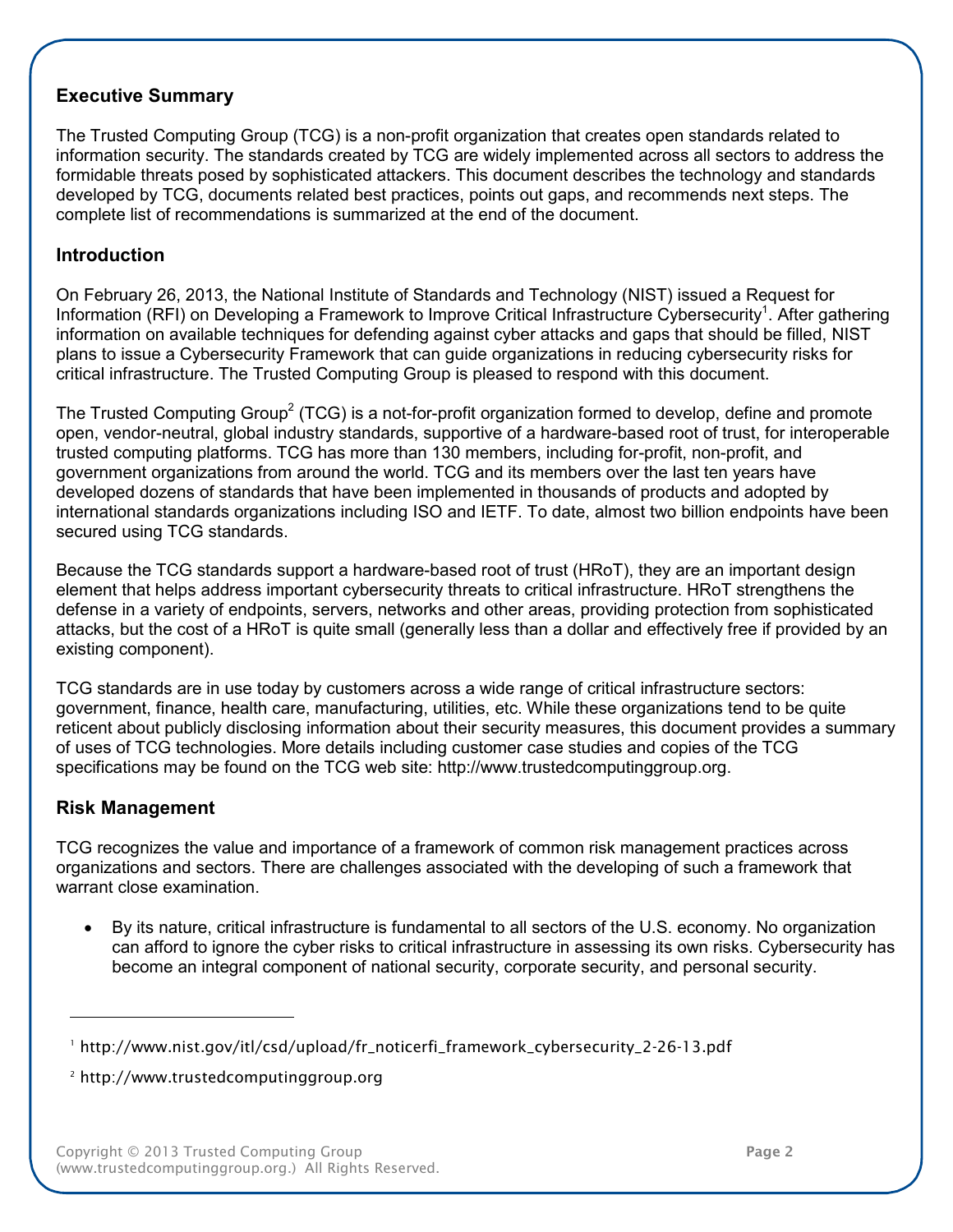## **Recommendation:**

 The NIST Cybersecurity Framework should help all organizations understand the cyber risks they face today.

• Because of the scale of the cyber threat and because critical infrastructure is highly interdependent, no organization can fully address its cyber risks alone. Cooperative efforts are necessary and open standards are the best way to achieve such cooperation.

## **Recommendation:**

 The NIST Cybersecurity Framework should support sharing information about cybersecurity threats across organizational boundaries, using open standards. These standards should include a consistent schema for categorizing, labeling, and handling risk and threat information.

 TCG can assist with this task. For example, part of the foundational work that is needed to further enhance cybersecurity frameworks and guidelines is to define a common taxonomy to represent the various levels of endpoint security and identity assurance (similar to NIST SP 800-63). TCG can help develop a device identity and state framework taxonomy in an open and transparent way that can help foster a common expression of the device attributes for making cybersecurity risk management decisions. In doing so, TCG could make use of ontologies and taxonomies that already exist in the area of cybersecurity and fill gaps that have not yet been addressed.

# **Use of Frameworks, Standards, Guidelines, and Best Practices**

 TCG, through the efforts of its members in its Work Groups, has developed several important technologies that have broad applicability in reducing cybersecurity risks. These technologies are defined in TCG specifications in such a manner that any party may implement the technologies in a commercial product or open source implementation. So long as the implementation properly implements the TCG specification, it should be interoperable with other compliant implementations. For customers who want to ensure that the products they're using are actually compliant with the TCG specifications, TCG offers a certification program whereby products are tested and certificates issued by TCG for products that pass the necessary tests.

 The following bullets describe the TCG technologies that are most applicable to cybersecurity for critical infrastructure.

# • **Trusted Platform Module**

The most widely known and implemented TCG technology is the Trusted Platform Module (TPM)<sup>3</sup>. Most commercial-grade laptops shipped in the last six years include a TPM. Some desktop and server computers also include one and it enables integrity and assurance in distributed computing, such as cloud and other virtual environments. The TPM is a hardware module that supports secure key storage, cryptographic functions, and integrity measurement. These capabilities enable strong user and device authentication, secure storage, and hardware-based verification of firmware and software integrity.

 TPM has been used widely for strong authentication across all sectors. TPMs can meet the requirements for strong user authentication<sup>4</sup> by using a private key stored on the TPM in their device.

 *<sup>4</sup> NIST SP 80063 Level 3 or 4*

 $\overline{\phantom{a}}$  ,  $\overline{\phantom{a}}$  ,  $\overline{\phantom{a}}$  ,  $\overline{\phantom{a}}$  ,  $\overline{\phantom{a}}$  ,  $\overline{\phantom{a}}$  ,  $\overline{\phantom{a}}$  ,  $\overline{\phantom{a}}$  ,  $\overline{\phantom{a}}$  ,  $\overline{\phantom{a}}$  ,  $\overline{\phantom{a}}$  ,  $\overline{\phantom{a}}$  ,  $\overline{\phantom{a}}$  ,  $\overline{\phantom{a}}$  ,  $\overline{\phantom{a}}$  ,  $\overline{\phantom{a}}$ 

*<sup>3</sup> https://www.trustedcomputinggroup.org/solutions/authentication*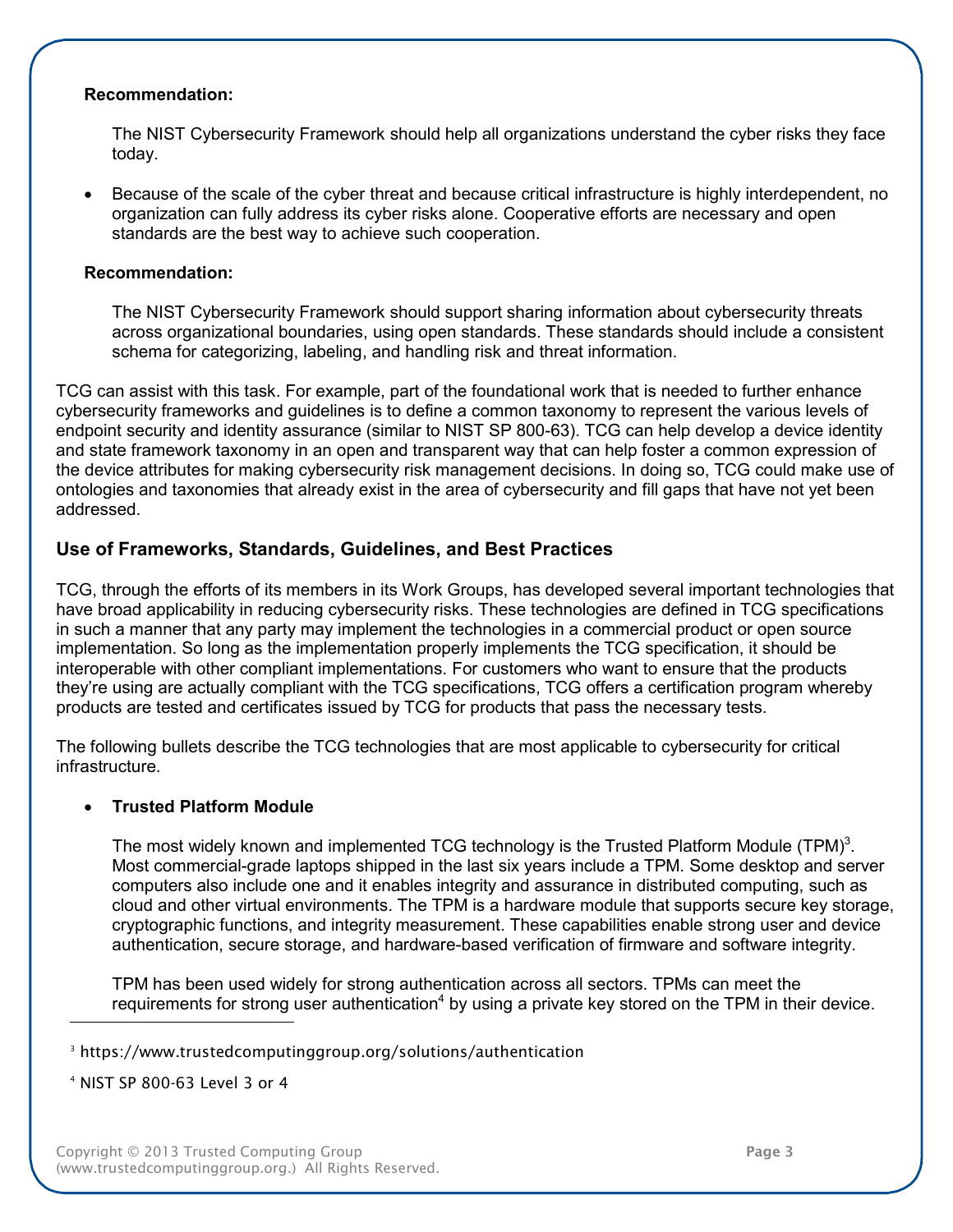Even when TPMs are not needed for user authentication, they can be used for strong device authentication. For example, NSA IAD recommends using TPM for strong device authentication when using Windows BitLocker.<sup>5</sup> Because TPM works with existing authentication technologies using PKI or shared secrets, it's fairly easy to deploy for authentication.

## **Recommendation:**

 The NIST Cybersecurity Framework should include Trusted Computing and the use of TPM for device and user authentication

TPM can also be used to verify firmware and software integrity. NIST SP 800-155 $^6$  describes the use of a TPM to protect against firmware compromise. Microsoft Windows 8 implements some of these recommendations<sup>7</sup>, measuring early stages in the boot sequence so that they can be verified by antimalware software. Google's Chrome OS uses TPM to prevent firmware and software rollback<sup>8</sup>. And IBM's Power Systems<sup>9</sup> use virtual TPMs to ensure that virtual machine images are booted securely.

## **Recommendation:**

The NIST Cybersecurity Framework should encourage widespread use of TPM-based integrity checks.

# • **Self Encrypting Drives**

All drive manufacturers now offer Self Encrypting Drive (SED)<sup>10</sup> technology based on TCG's OPAL series of specifications<sup>11</sup>. For only a modest cost increment (generally <\$5 per drive), SEDs provide a huge increase in security and performance. All data on the drive is always encrypted, using hardware encryption built into the drive. Performance gains over software encryption are enormous while security improves as well because the encryption key never leaves the drive with an SED. Perhaps the biggest benefit is that the drive can be completely and securely erased by simply sending a properly authorized command telling the drive to generate a new encryption key. Previous erasure techniques such as degaussing and physical destruction are highly inefficient in comparison.

Adoption of SEDs has been projected to grow rapidly<sup>12</sup> over the last few years. A significant percentage<sup>13</sup> of mobile devices are lost or stolen each year, often with unencrypted confidential data -

<sup>6</sup> http://csrc.nist.gov/publications/drafts/800-155/draft-SP800-155\_Dec2011.pdf

- <sup>8</sup> http://www.chromium.org/developers/design-documents/tpm-usage
- <sup>9</sup> http://www.ibmsystemsmag.com/power/Systems-Management/Security/PowerSC\_intro
- *<sup>10</sup> https://www.trustedcomputinggroup.org/solutions/data\_protection*
- *<sup>11</sup> https://www.trustedcomputinggroup.org/developers/storage*

<sup>&</sup>lt;sup>5</sup> http://www.nsa.gov/ia/\_files/factsheets/I731-FS-20R-2007.pdf

<sup>&</sup>lt;sup>7</sup> http://technet.microsoft.com/en-us/library/jj131725.aspx

<sup>&</sup>lt;sup>12</sup> http://www.forbes.com/sites/tomcoughlin/2011/09/27/encrypted-drive-adoption-to-address-the-costsand-dangers-of-insecure-storage-devices/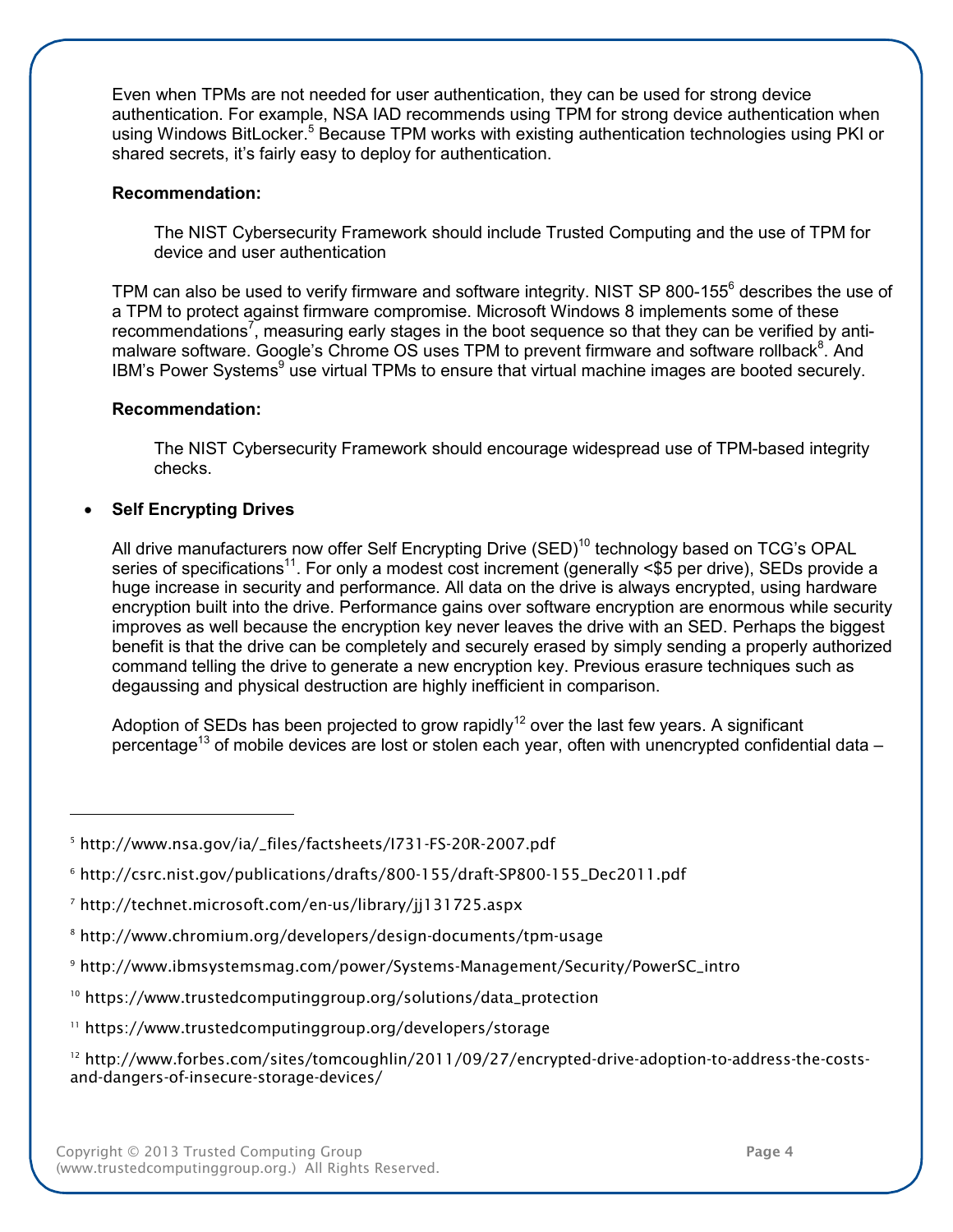posing a sizable risk to businesses and individuals. For less than the cost of assessing what data was lost, the addition of SED can eliminate the risk of data breach. Because the incremental cost of SEDs is small, SEDs should be considered for universal adoption.

### **Recommendation:**

 The NIST Cybersecurity Framework should include the use of SEDs that implement the OPAL standards for all long-term data storage.

# • **Trusted Network Connect**

TCG provides a wide-ranging set of network security standards called Trusted Network Connect (TNC). The TNC standards include support for endpoint assessment with continuous monitoring, Network Access Control (NAC), and security automation. Before we continue, we will define each of these terms in a single paragraph.

 **Endpoint assessment** is the process of assessing the security of an endpoint. Endpoint assessment is a fundamental part<sup>14</sup> of cybersecurity defense today. High quality communications protocols and cryptographic algorithms make encrypted communications hard to intercept and decrypt. Thus, attacks have shifted towards compromising the endpoints of the communications, such as laptops, smartphones, tablets, servers, printers, and other network-connected devices. Assuring the security of these endpoints is paramount. While there are many ways to improve the security of endpoints (secure software development, hardening, etc.), there is only one reliable way to measure their security: endpoint assessment. Many techniques are used for endpoint assessment: local scans, unauthenticated scans, authenticated scans, and (most secure and reliable) hardware health checks<sup>15</sup>. Through these techniques, the security of an endpoint can be checked when it connects to a network and monitored continuously while it is connected. If a problem is discovered, the endpoint can be quarantined and remediated.

 **Network Access Control (NAC)** is the process of controlling access to a network based on various factors such as user identity and role, endpoint identity and security, and/or user and endpoint behavior. NAC is widely used for secure networks and considered a best practice<sup>16</sup> in those environments. At a minimum, network access should be restricted to only authorized users and devices. Unauthorized users and devices can be blocked or directed into a "honeynet" where they can be monitored or restricted. Adding endpoint assessment permits endpoints with security problems (infected or vulnerable) to be rapidly detected and quarantined to make sure that they do not infect others. While in quarantine, their security problems can be automatically or manually remediated. Finally, user and/or endpoint behavior monitoring can be integrated with NAC so that bad or suspicious behavior (e.g. port scanning) leads to reduced network access.

 $^{\rm_{13}}$  According to insurance company Asurion, 10% of cell phones are lost or stolen each year. Various studies  *and testimony cited at http://www.bcs.org/upload/pdf/laptoploss.pdf show the comparable rate for laptops ranges from .1% for highsecurity organizations to 1% for commercial enterprises.*

 $\mathcal{L}=\mathcal{L}^{\mathcal{L}}$  , we can expect that  $\mathcal{L}^{\mathcal{L}}$ 

 $^{14}$  Endpoint assessment is critical to controls 1, 2, and 3 of the SANS Top 20 Critical Security Controls.  *(http://www.sans.org/criticalsecuritycontrols). NIST SP 800155 also calls for endpoint assessment.*

 $^{15}$  NIST SP 800-155 describes how to assess endpoint firmware using a HRoT such as a TPM.

 $16$  SANS Top 20 Critical Controls, "Deploy network access control (NAC) to monitor authorized systems so if attacks occur, the impact can be remediated by moving the untrusted system to a virtual local area network  *that has minimal access."*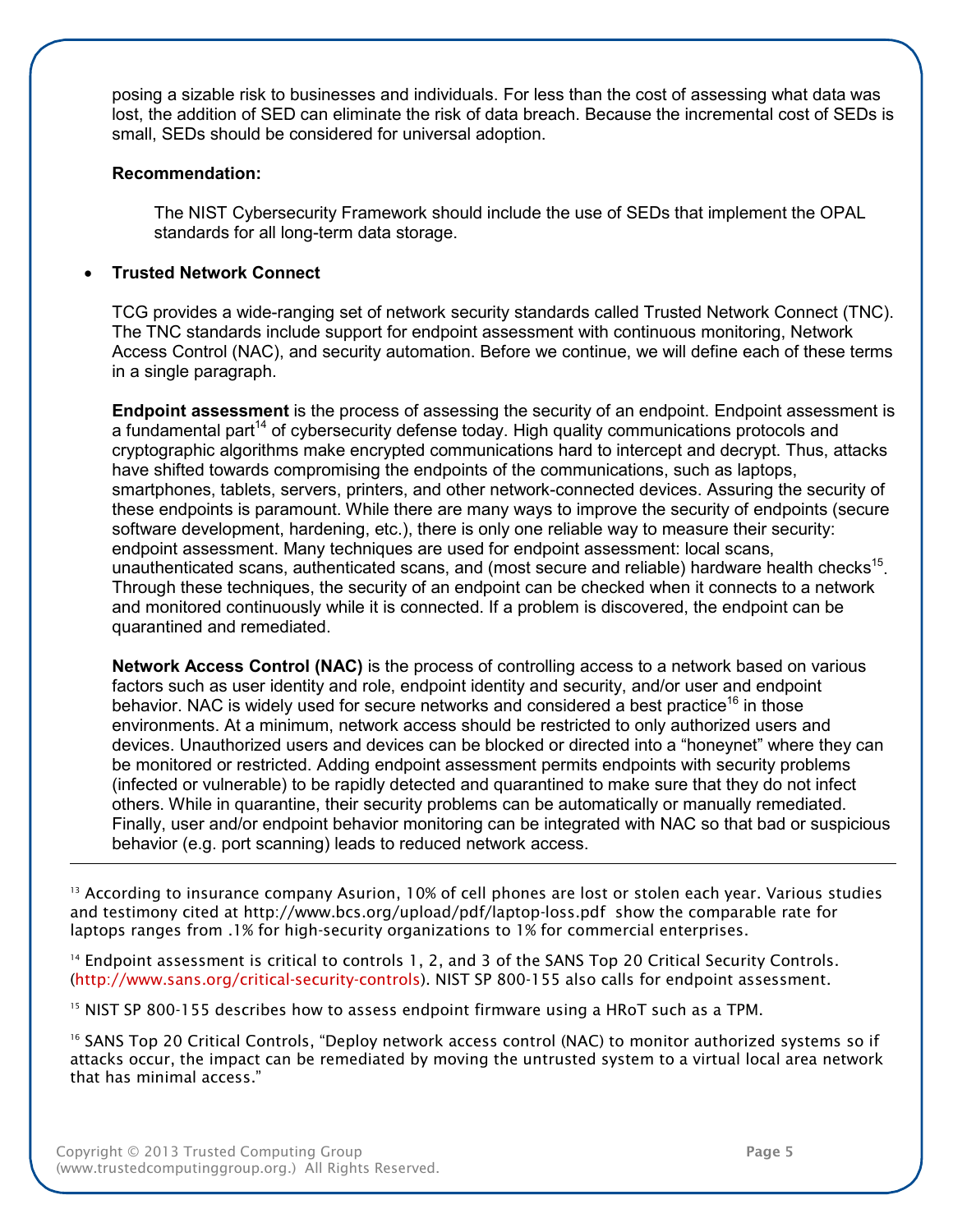**Security Automation** refers to tools, processes and flows of real-time information that can be used to automate rapid responses to cyber security events. By reducing human intervention a security automation system also enables more effective use of scarce information security talent in an organization. TNC standards focus on the flows of real-time information by enabling sharing of actionable information among security systems within the organization. This allows, for example, a behavior sensor to notify a NAC system of improper user or endpoint behavior so that the endpoint can be quarantined, typically without human intervention.

The TNC standards have now been accepted as IETF standards<sup>17</sup> also, making them the only internationally recognized standards for endpoint assessment and NAC. They provide complete support for endpoint assessment and NAC and have been implemented in dozens of products and millions of devices since that time. When an endpoint has a TPM, the TNC standards support TPM-based hardware health checks. However, they also include explicit support for legacy devices without a TPM or SED.

## **Recommendation:**

 The NIST Cybersecurity Framework should include the TNC standards for endpoint assessment and NAC.

## **Recommendation:**

 The NIST Cybersecurity Framework should recommend further development of security automation technology using open standards such as the TNC standards.

The creation of secure overlay networks for ICS/SCADA<sup>18</sup> environments is another innovation in network security based on the TNC standards. TCG recently published (for Public Review) an IF-MAP Metadata for ICS Security<sup>19</sup> specification that fits into an ISA<sup>20</sup> architecture for protecting ICS devices by ensuring that they only communicate with the proper authorized ICS and SCADA devices and ignore unauthorized devices. While this work is not yet mature, the direction is promising.

### **Recommendation:**

 $\overline{\phantom{a}}$  ,  $\overline{\phantom{a}}$  ,  $\overline{\phantom{a}}$  ,  $\overline{\phantom{a}}$  ,  $\overline{\phantom{a}}$  ,  $\overline{\phantom{a}}$  ,  $\overline{\phantom{a}}$  ,  $\overline{\phantom{a}}$  ,  $\overline{\phantom{a}}$  ,  $\overline{\phantom{a}}$  ,  $\overline{\phantom{a}}$  ,  $\overline{\phantom{a}}$  ,  $\overline{\phantom{a}}$  ,  $\overline{\phantom{a}}$  ,  $\overline{\phantom{a}}$  ,  $\overline{\phantom{a}}$ 

 The NIST Cybersecurity Framework should encourage continued development of ICS/SCADA security technology, using open standards. Other sectors where network-connected systems need to securely exchange critical/sensitive information with properly authorized devices (e.g. health care and financial) should investigate using similar technologies and related standards.

 *<sup>20</sup> International Society of Automation*

 $^{\scriptscriptstyle 17}$  The Internet Engineering Task Force (IETF) has adopted three of the TNC standards as Internet Proposed Standards. These are IF-M (equivalent to IETF RFC 5792), IF-TNCCS (IETF RFC 5793), and IF-T for TLS (IETF RFC 6876). One more TNC standard is in IETF's approval stages now: IF-T for EAP (known in IETF as PT-EAP). Once this final standard is approved as an IETF RFC, all of the TNC endpoint assessment standards will be  *approved by IETF.*

 *<sup>18</sup> Industrial Control Systems / Supervisory Control And Data Acquisition*

*<sup>19</sup> https://www.trustedcomputinggroup.org/resources/tnc\_ifmap\_metadata\_for\_ics\_security*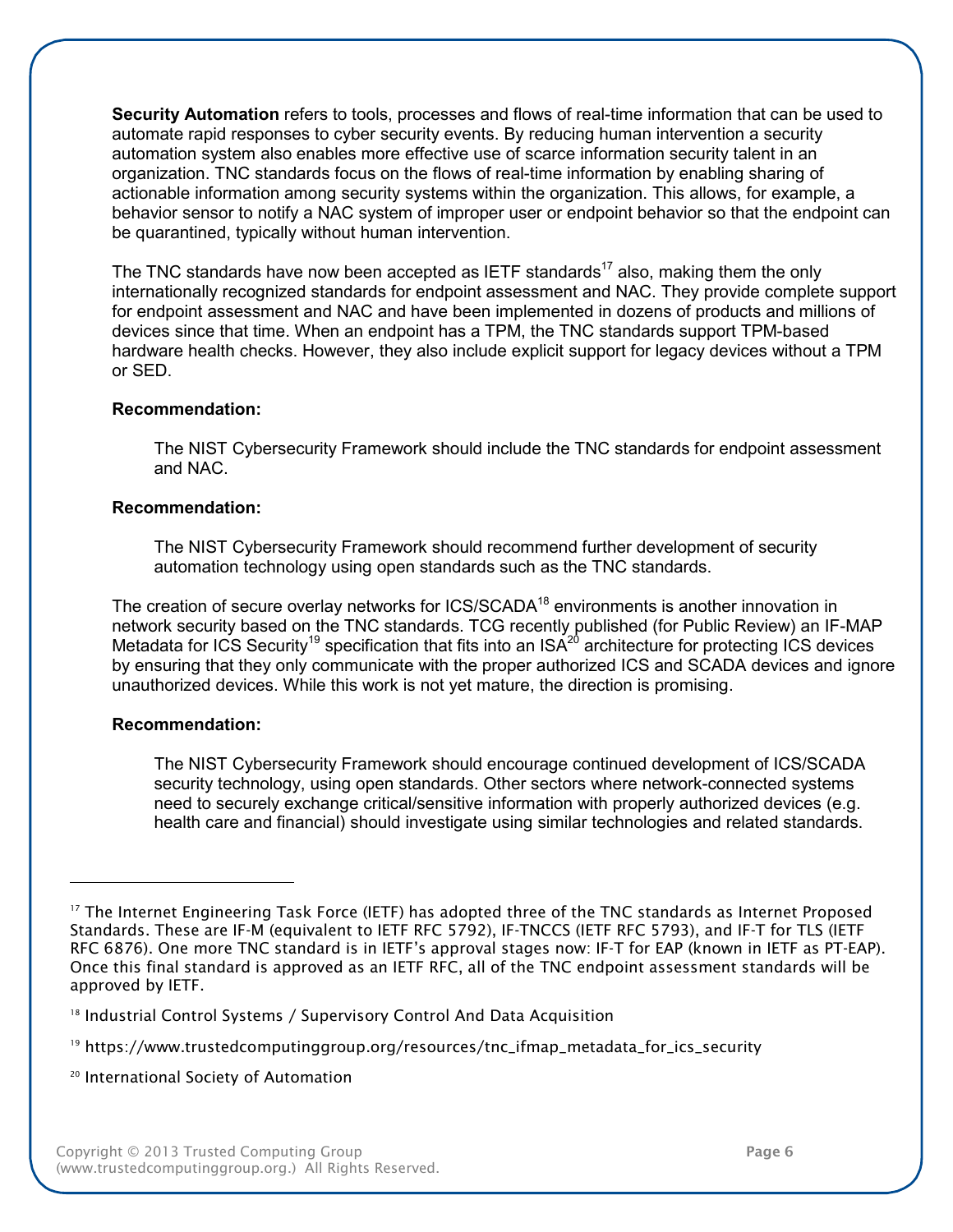# **Conclusion**

 TCG applauds the RFI's focus on standards, guidelines and best practices. Efficient cybersecurity defense requires cooperation among defenders, which requires the use of open standards while remaining flexible to accept and encourage new innovations. TCG will continue to focus on building open and flexible technologies and standards for cybersecurity.

# **Summary of Recommendations**

This section repeats the recommendations given above.

#### **Recommendation:**

 The NIST Cybersecurity Framework should help all organizations understand the cyber risks they face today.

#### **Recommendation:**

 The NIST Cybersecurity Framework should support sharing information about cybersecurity threats across organizational boundaries, using open standards. These standards should include a consistent schema for categorizing, labeling, and handling risk and threat information.

#### **Recommendation:**

 The NIST Cybersecurity Framework should include Trusted Computing and the use of TPM for device and user authentication.

#### **Recommendation:**

The NIST Cybersecurity Framework should encourage widespread use of TPM-based integrity checks.

### **Recommendation:**

 The NIST Cybersecurity Framework should include the use of SEDs that implement the OPAL standards for all long-term data storage.

#### **Recommendation:**

 The NIST Cybersecurity Framework should include the TNC standards for endpoint assessment and NAC.

#### **Recommendation:**

 The NIST Cybersecurity Framework should recommend further development of security automation technology using open standards such as IF-MAP.

#### **Recommendation:**

 The NIST Cybersecurity Framework should encourage continued development of ICS/SCADA security technology, using open standards. Other sectors where network-connected systems need to securely